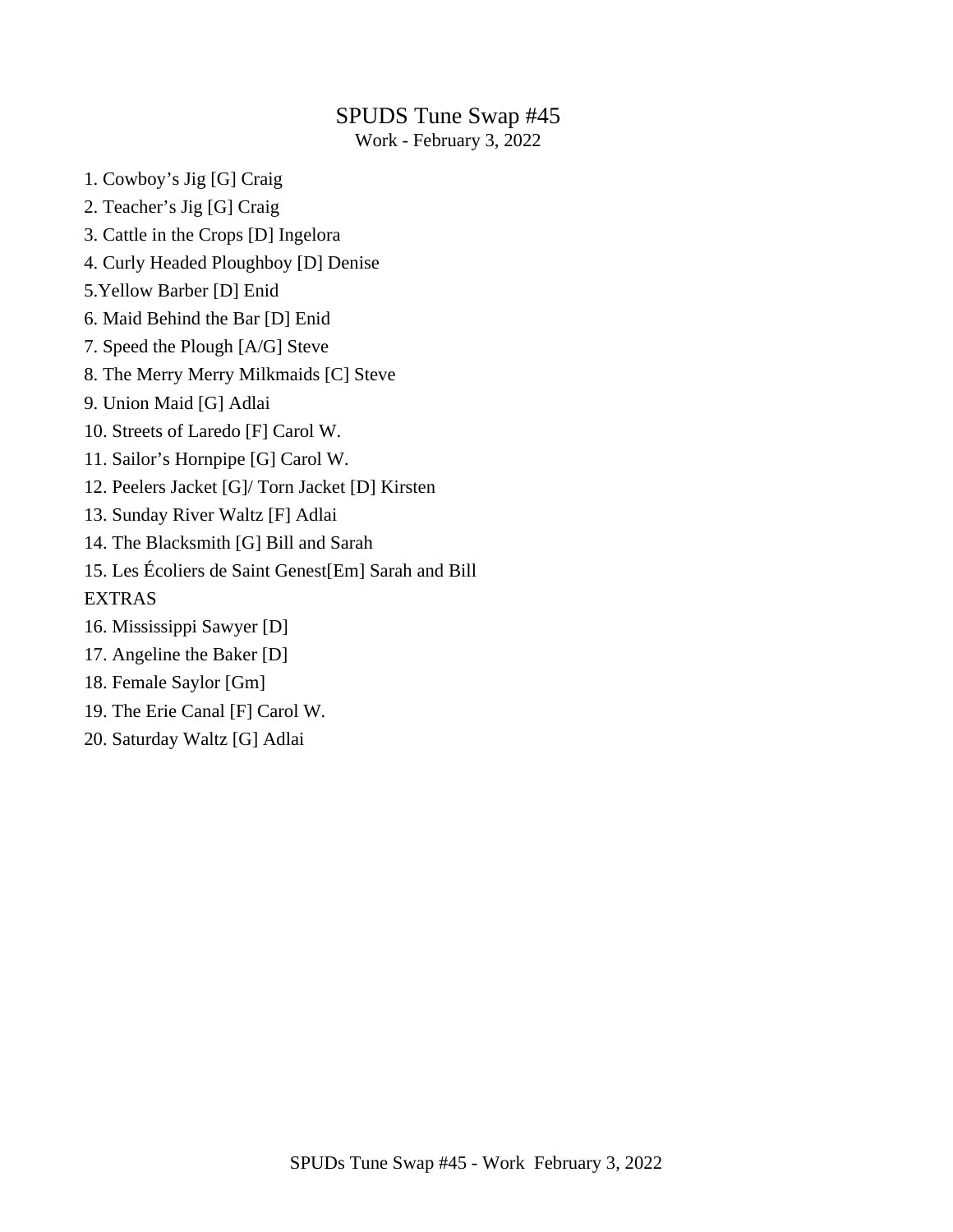# The Cowboy's Jig

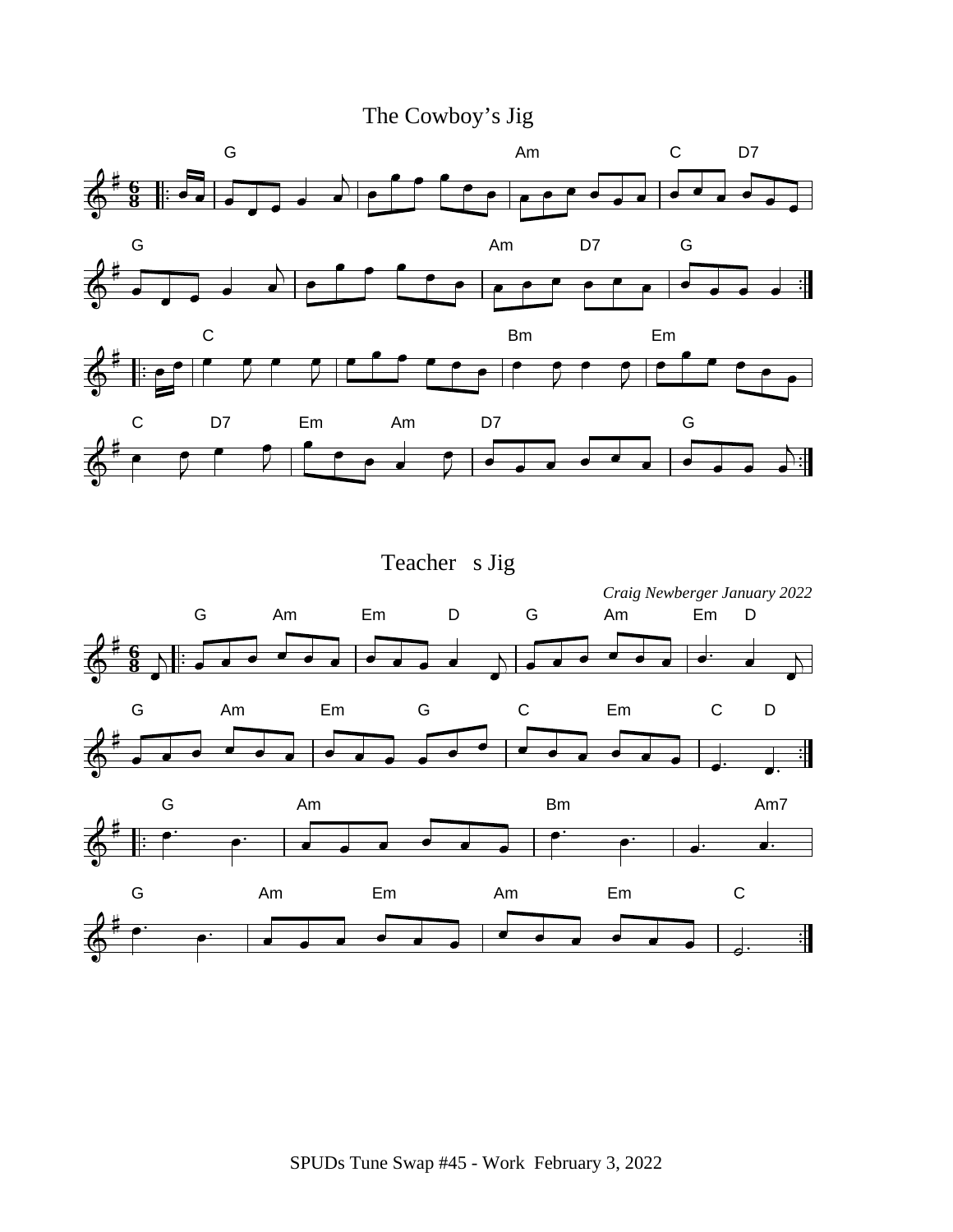# Cattle in the Crops





The Curly-Headed Ploughboy [D]

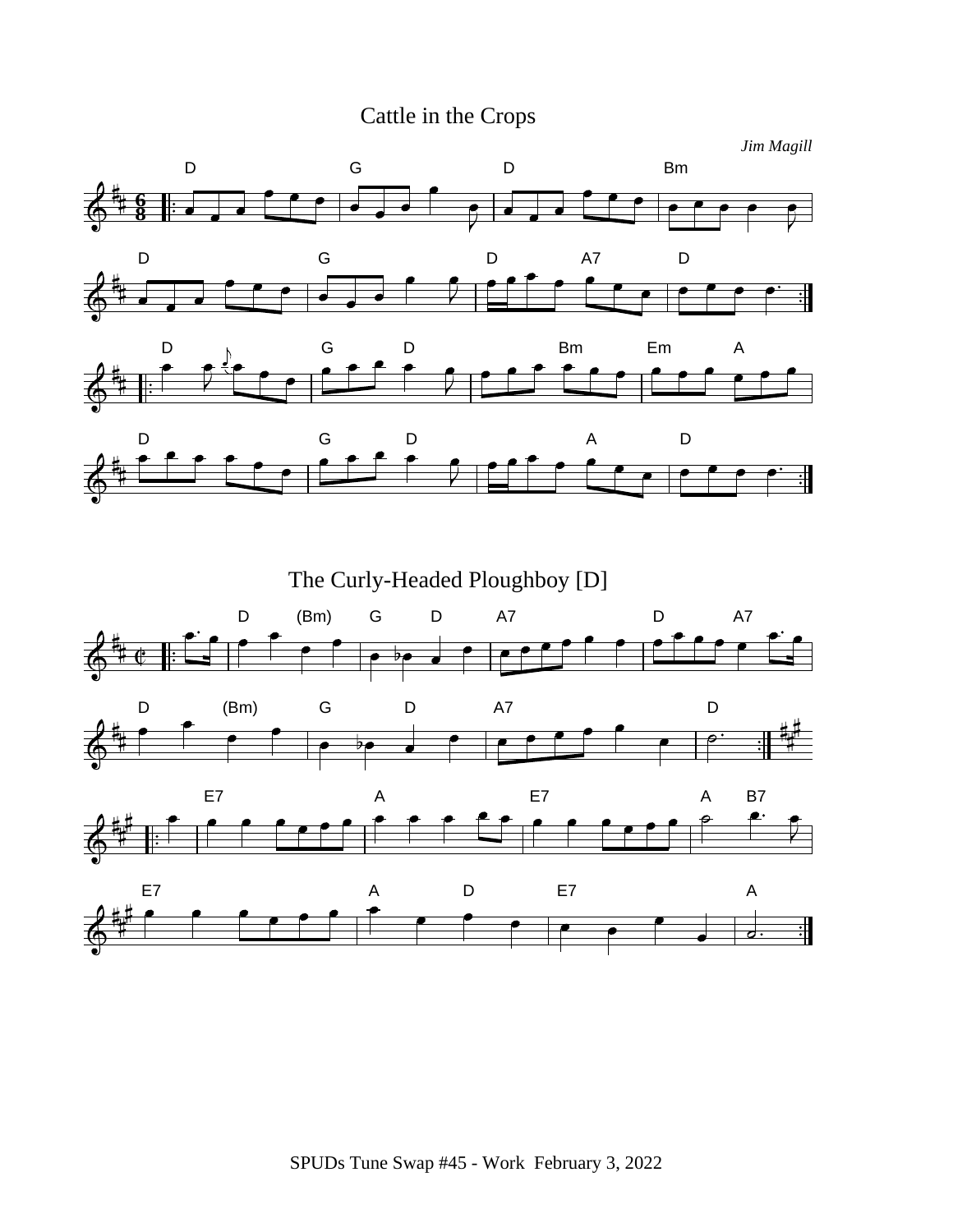## Yellow Barber





*3*

Maid Behind the Bar Little Judy's Reel

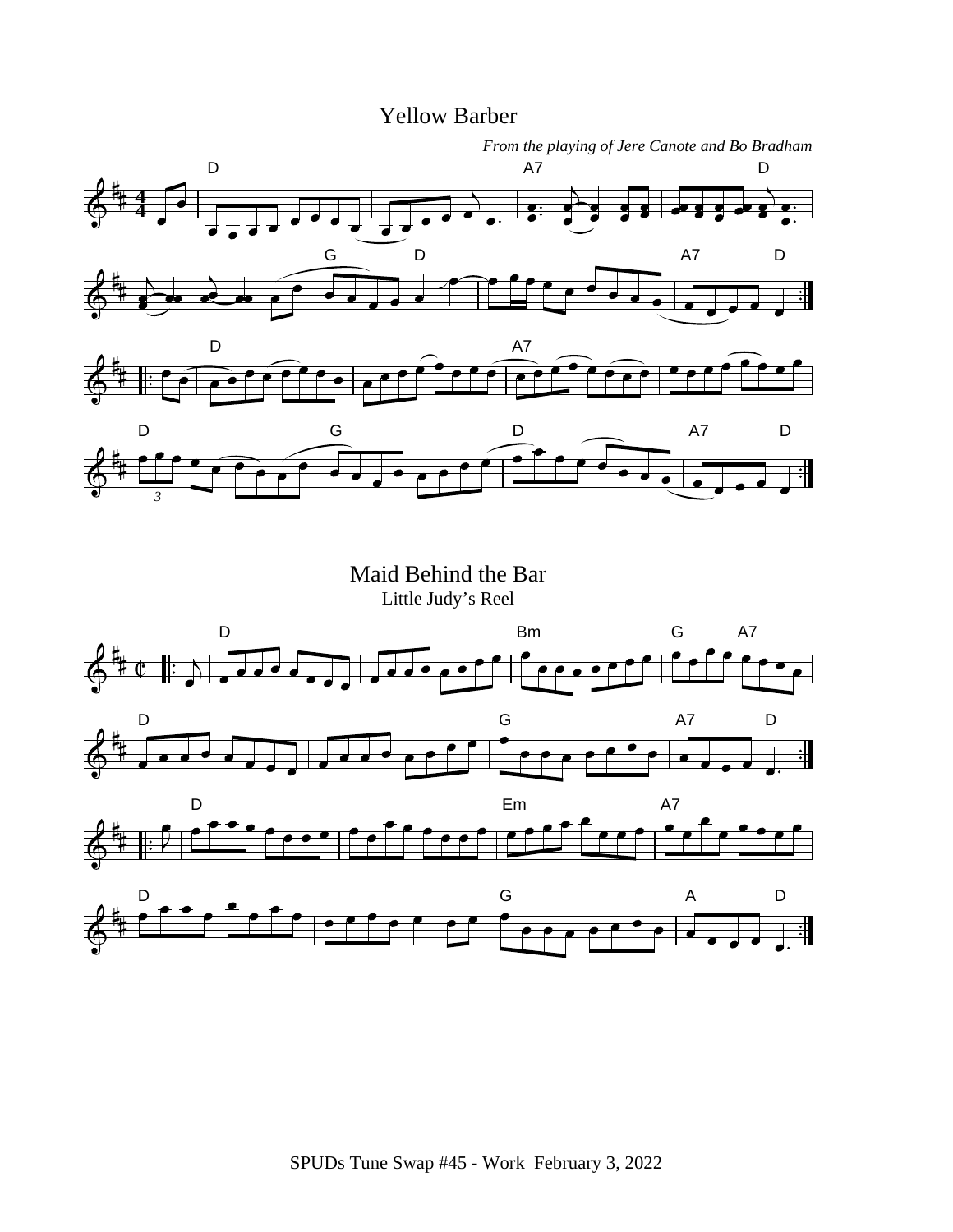

Speed the Plough (hornpipes)

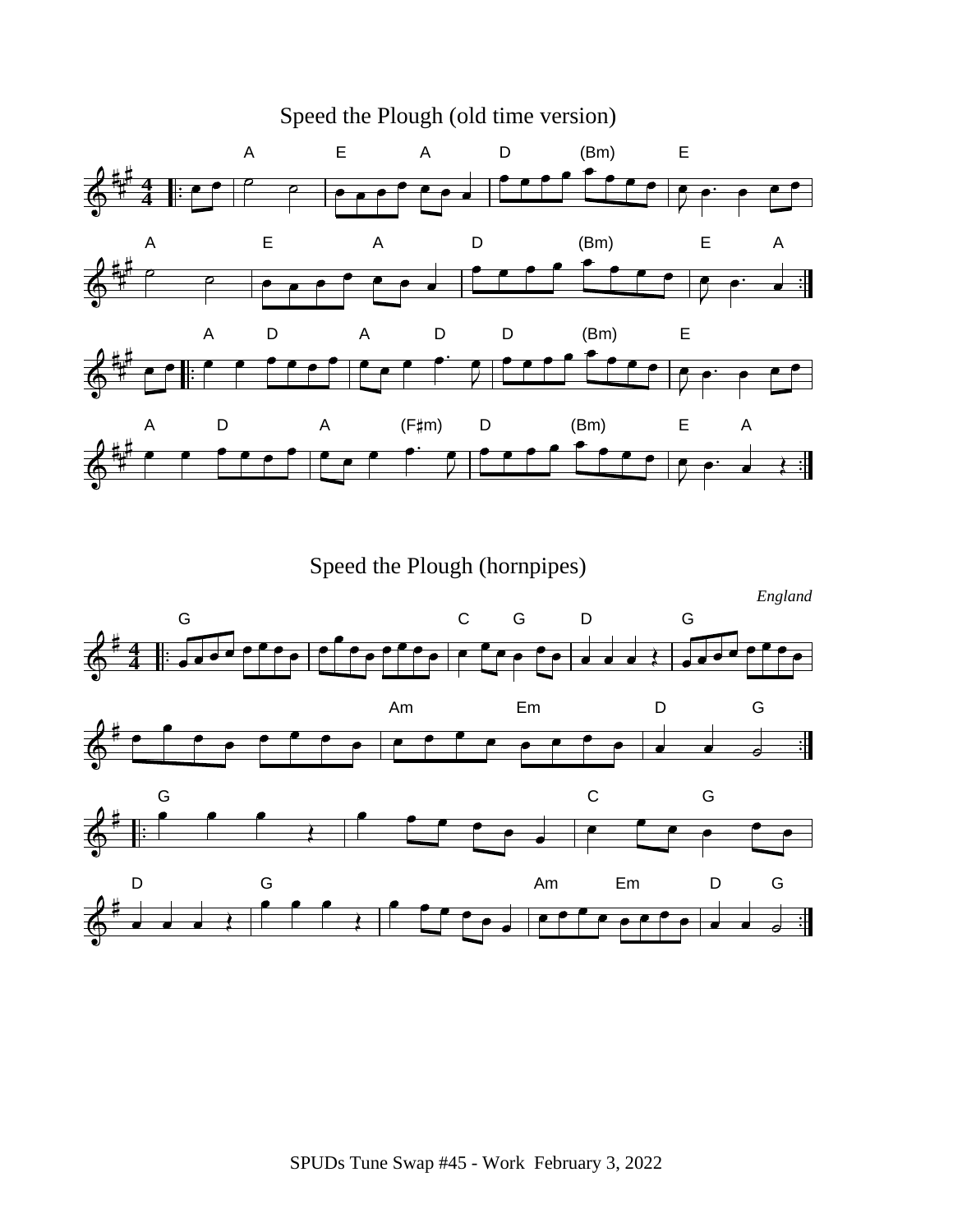# The Merry Merry Milkmaids

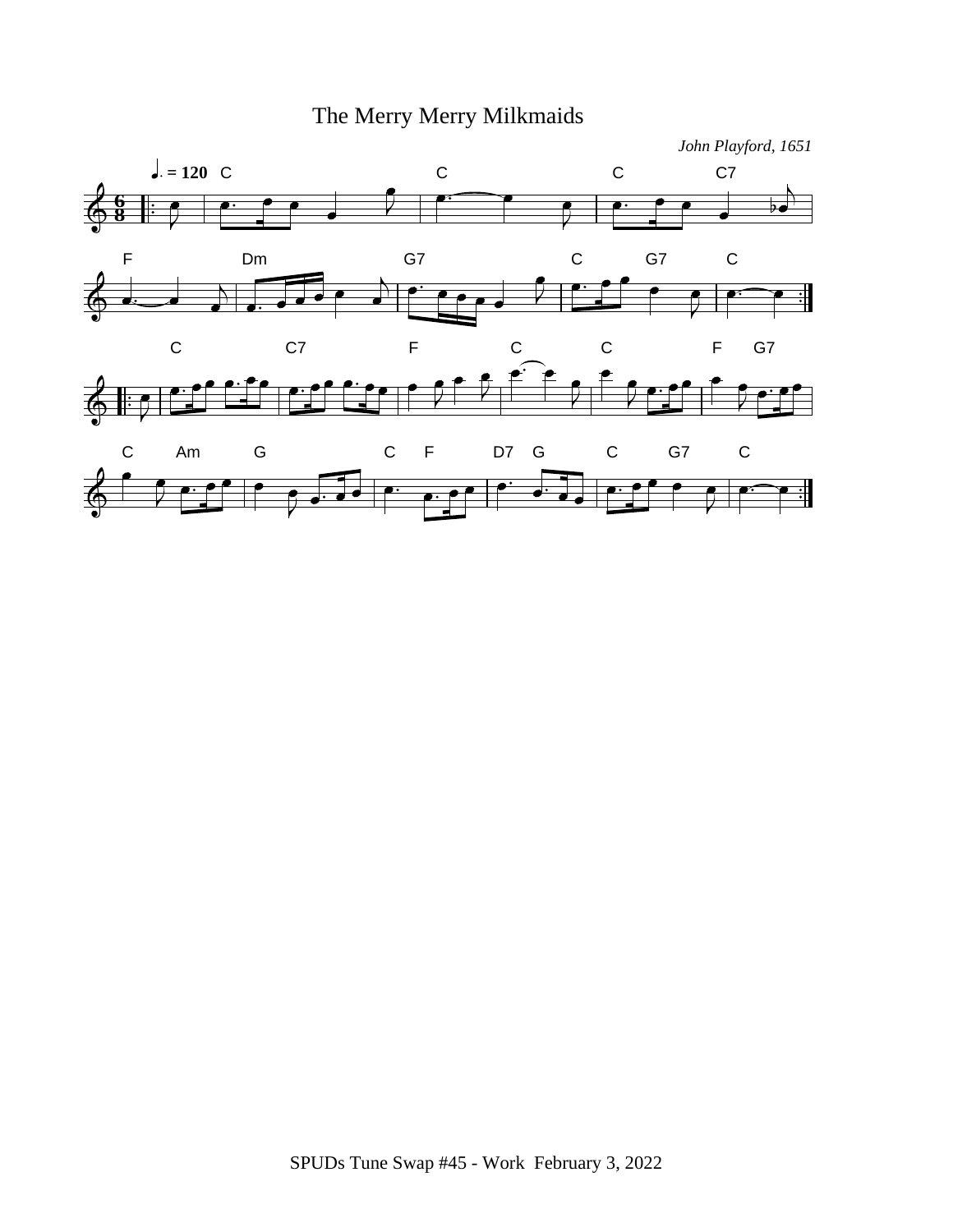### Union Maid



There once was a union maid She never was afraid Of goons and ginks and company finks And the deputy sheriffs who made the raid She went to the union hall When a meeting it was called And when the company boys came round She always stood her ground

#### Chorus

Oh, you can't scare me, I'm sticking to the union I'm sticking to the union, I'm sticking to the union Oh, you can't scare me, I'm sticking to the union I'm sticking to the union till the day I die

This union maid was wise To the tricks of company spies She couldn't be fooled by a company stool She'd always organize the guys She'd always get her way When she struck for higher pay She'd show her card to the National Guard And this is what she'd say

Updated verse from the 1980's

You women who want to be free Just take a little tip from me Break out of that mold we've all been sold You got a fighting history The fight for women's rights With workers must unite Like Mother Jones, bestir them bones To the front of every fight

Last verse taken from Carry It On! a songbook by Pete Seeger and Bob Reiser) Notes:

Forms of this tune are found throughout the British Isles and Scandinavia, and many sets of words [polite and not! including "Redwing"] have been written to it. (Lyrics source: https://unionsong.com/u028.html)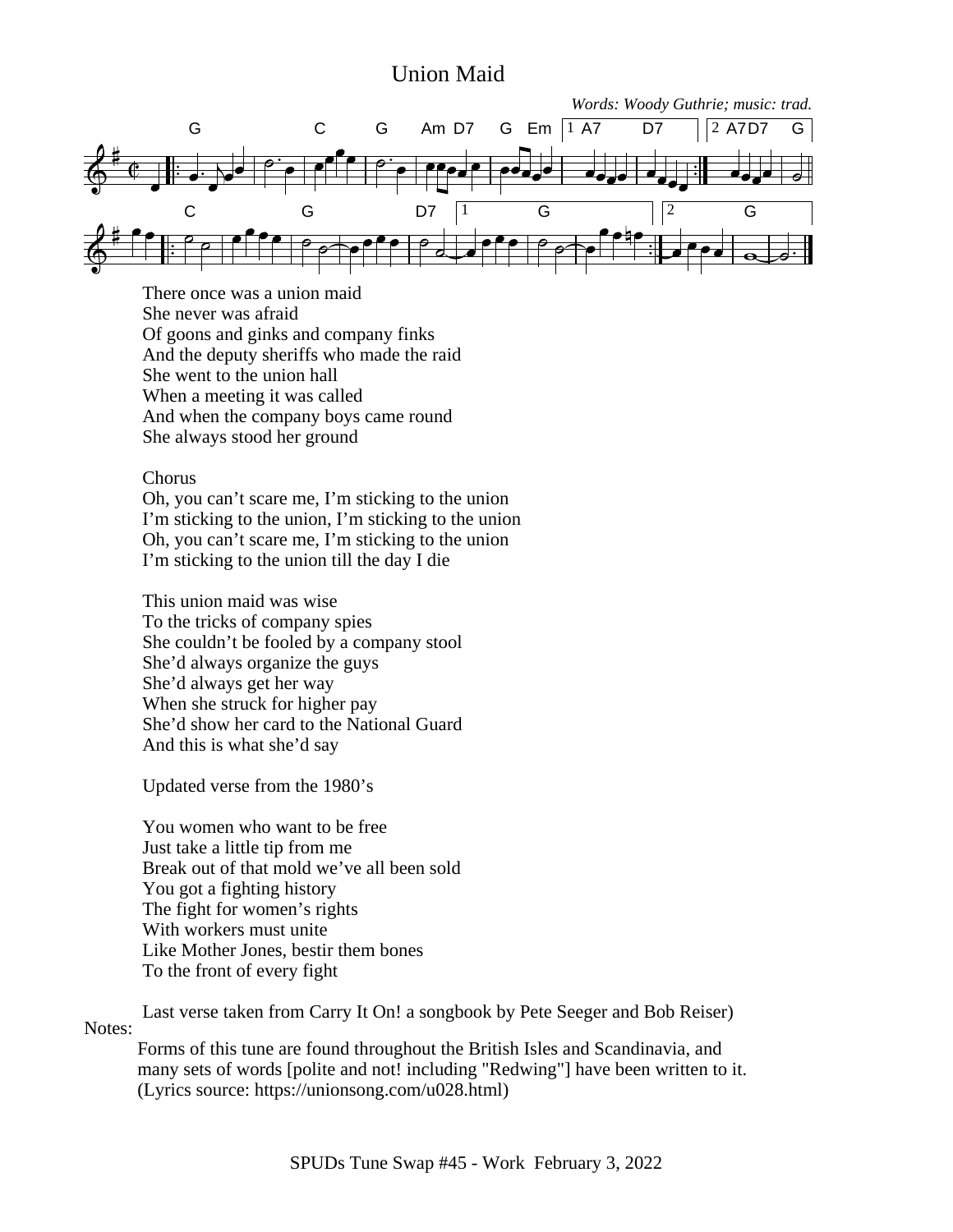#### Streets of Laredo



As I walked out in the streets of Laredo, As I walked out in Laredo one day, I spied a young cowboy all wrapped in white linen, Wrapped in white linen as cold as the clay.

"I see by your outfit that you are a cowboy," These words he did say as i boldly walked by; "Come sit down beside me and hear my sad story, I'm shot in the breast and I know I must die.

"Oh, once in the saddle I used to go dashing, Once in the saddle I used to go gay; First down to Rosie's and then to the card house; Got whot in the breast and I'm dying today.

Get sixteen gamblers to handle my coffin, Let six jolly cowboys come sing me a song, Take me to the graveyard and lay the sod o'er me, For I'm a young cowboy and know I've done wrong.

Get six jolly cowboys to carry my coffin, Get six pretty maidens to sing me a song. Take me to the valley and lay the sod o'er me, For I'm a young cowboy and know I've done wrong.

Oh, beat the drum slowly and play the fife lowly, Play the death march as they carry me along Put bunches of roses all over mycoffin, Roses to deaden the clods as they fall."

SPUDs Tune Swap #45 - Work February 3, 2022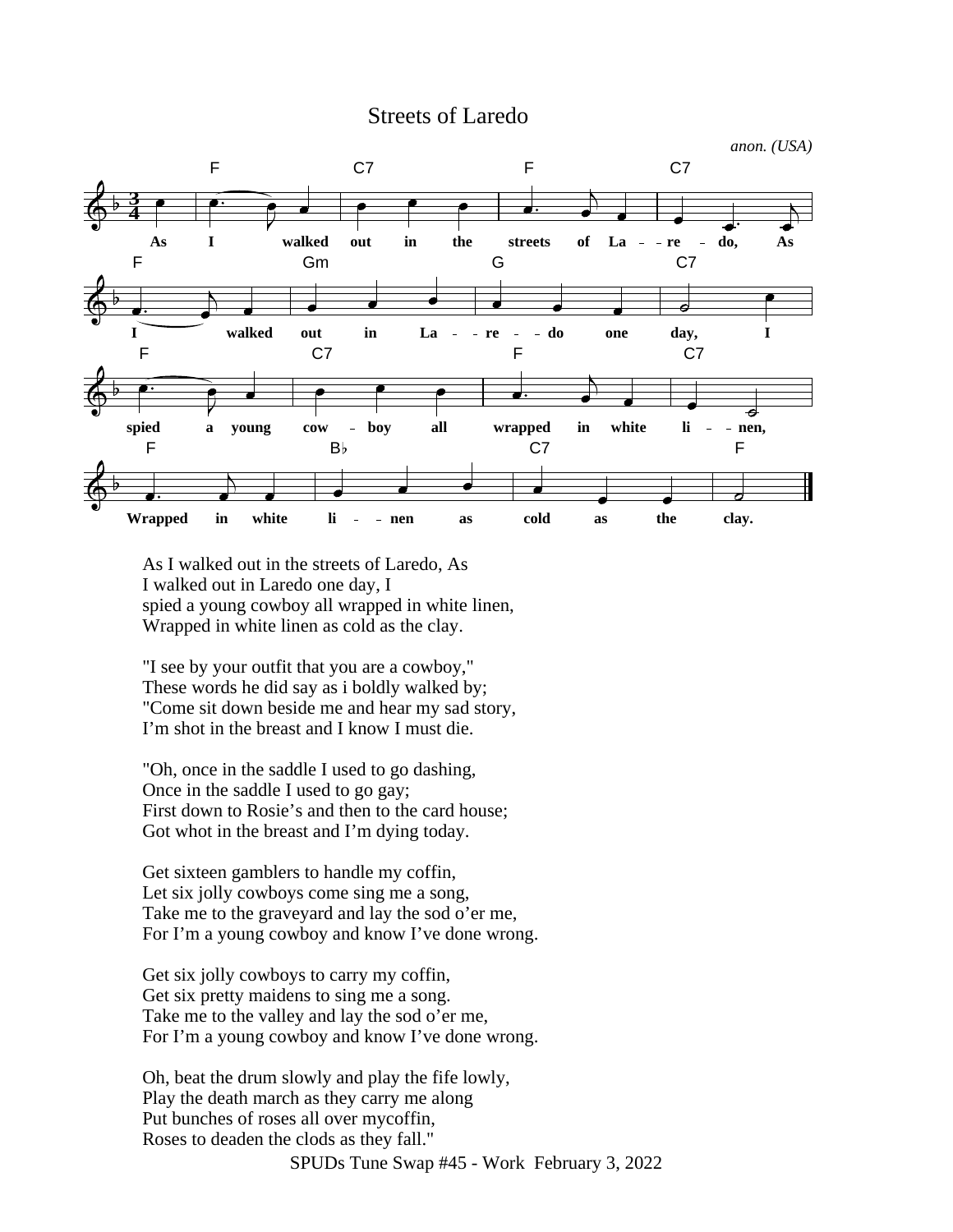As As I walked out in the streets of Laredo, As walked out in the Laredo one day, I spied ayoung cowboy all wrapped in white linen, Wrapped in white linen as cold as the clay.

From Musica Viva - http://www.musicaviva.com the Internet center for free sheet music downloads.



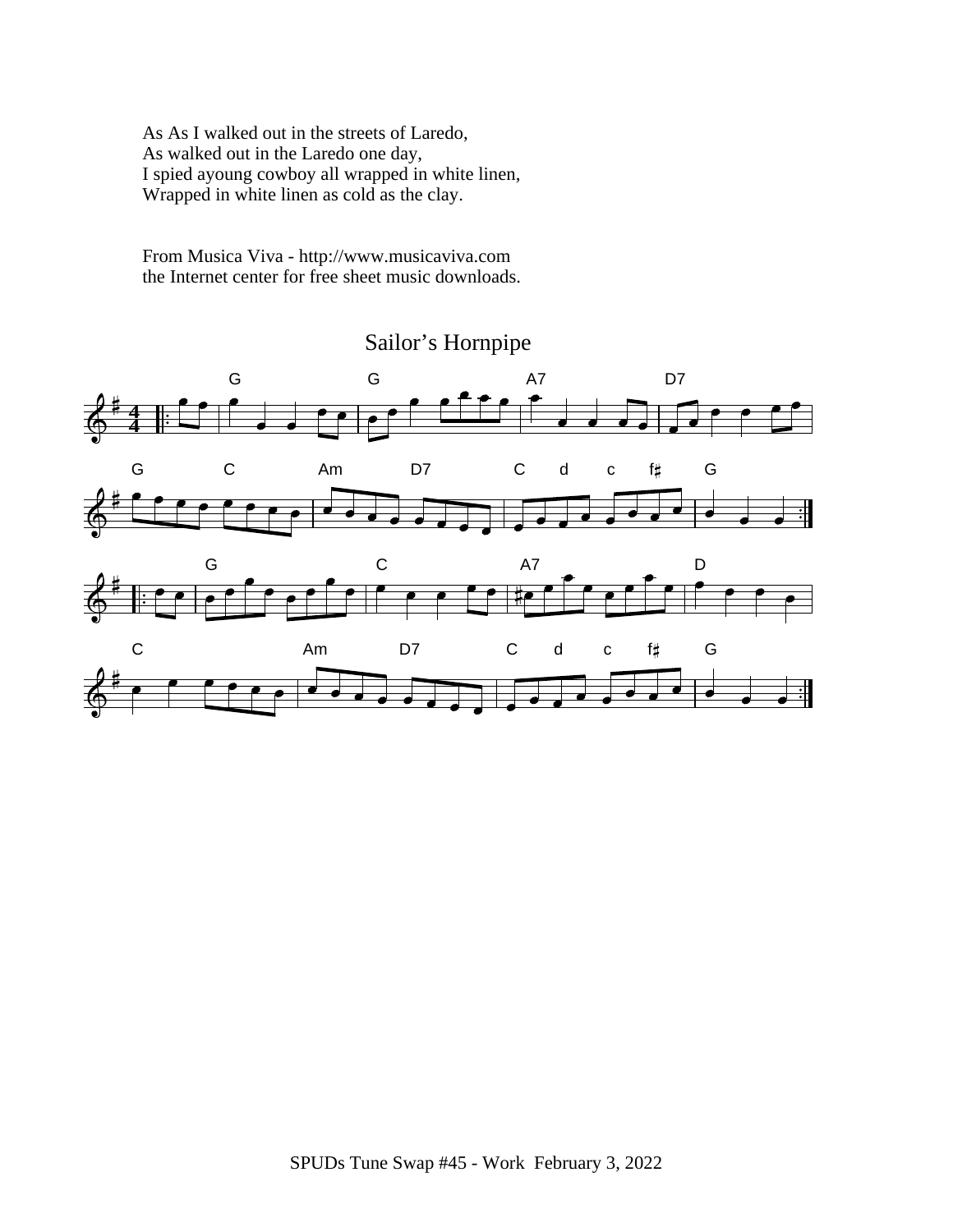## The Peelers Jacket



The Torn Jacket

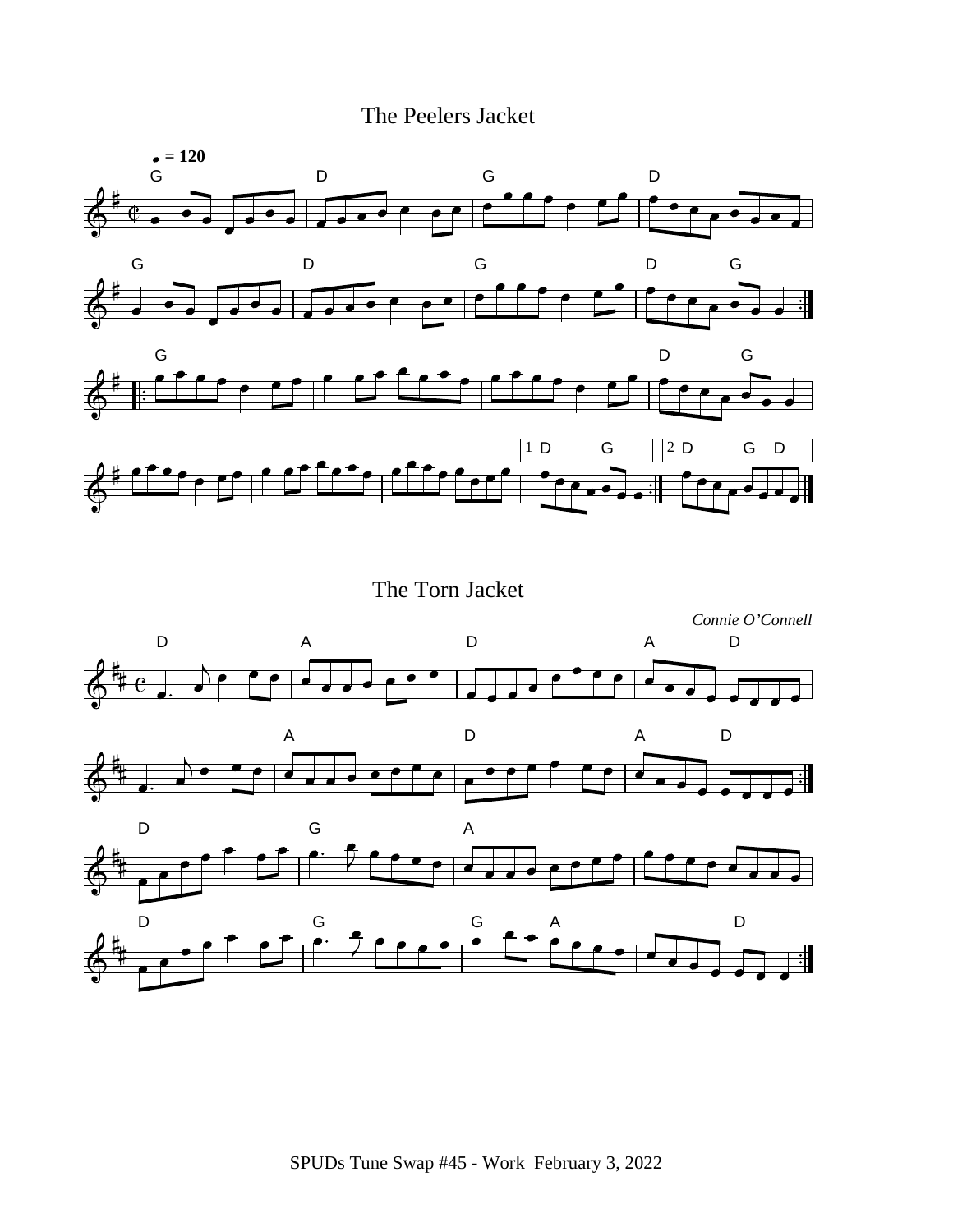# Sunday River Waltz



The Blacksmith

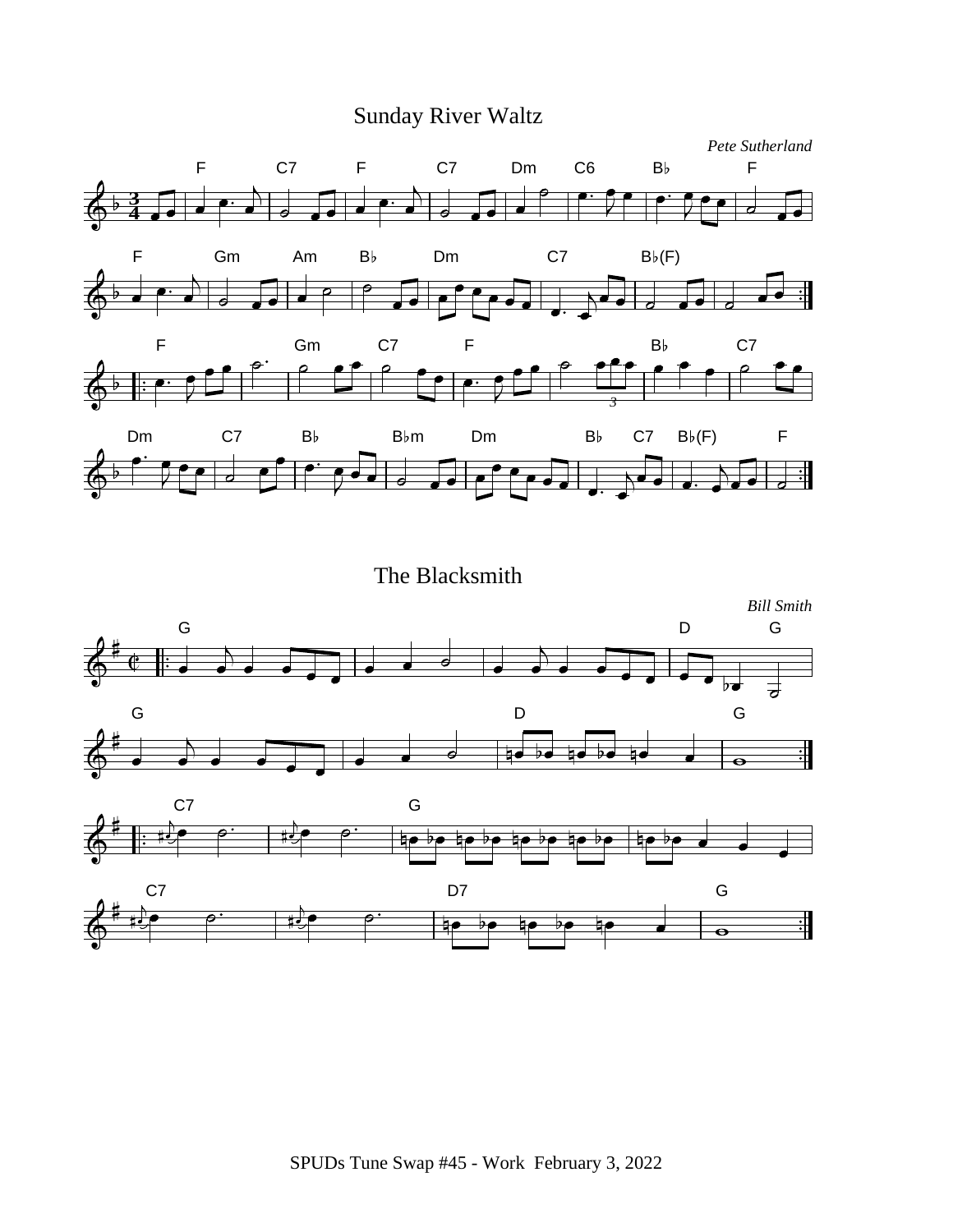## Les Écoliers de Saint Genest

*Gilles Chabenat*



Transcribed from composer's recording: https://youtu.be/-tMaxNnE7zM?t=144

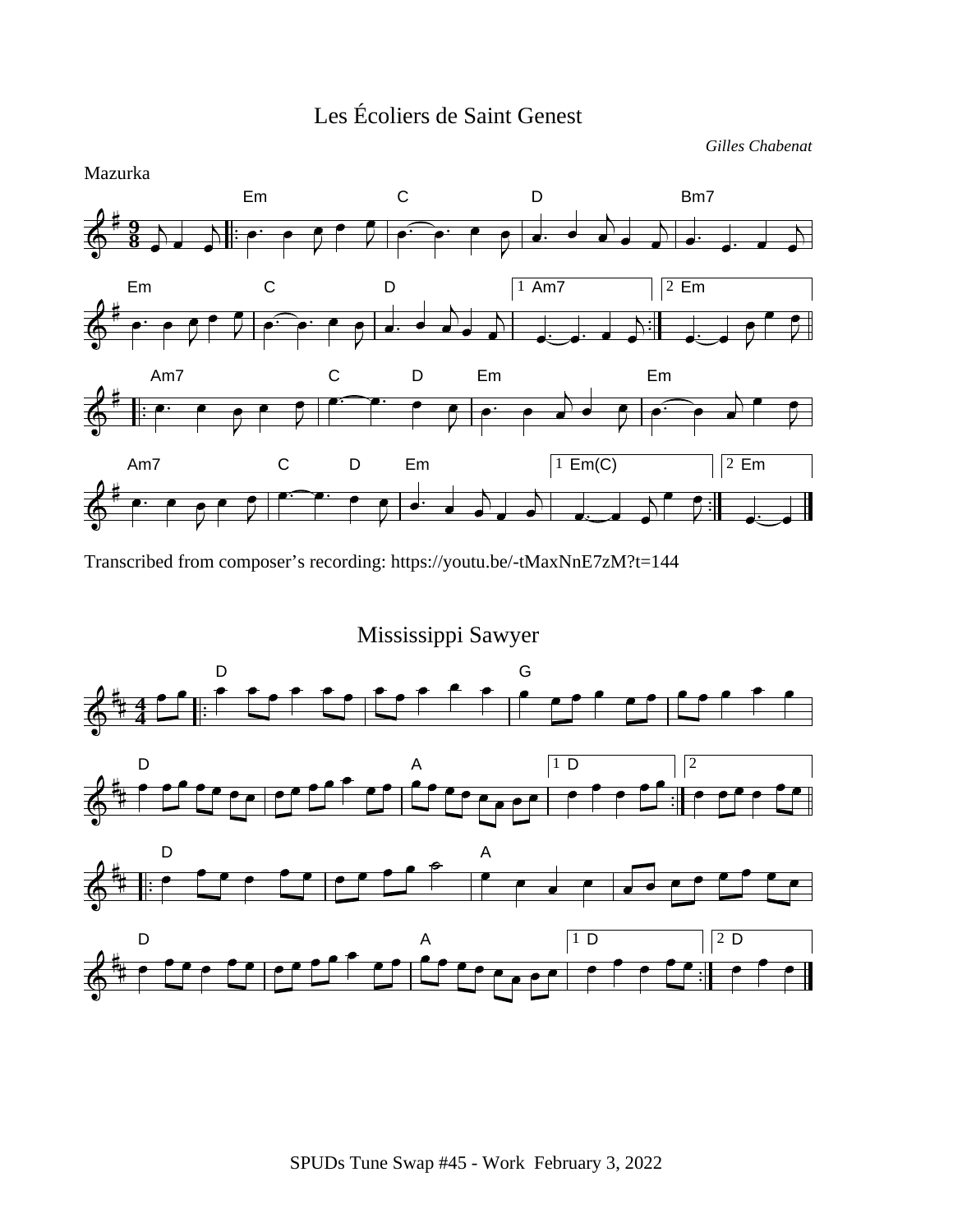## Angeline the Baker



The Female Saylor



The tune "Female Saylor" was composed as "Marche pour les Matelots" (March for the Sailors) by Marin Marais for his opera Alcione (1706), and quickly became a popular dance tune. The words to the carol "Masters in This Hall", set to this tune, were written much later, around 1860, by William Morris.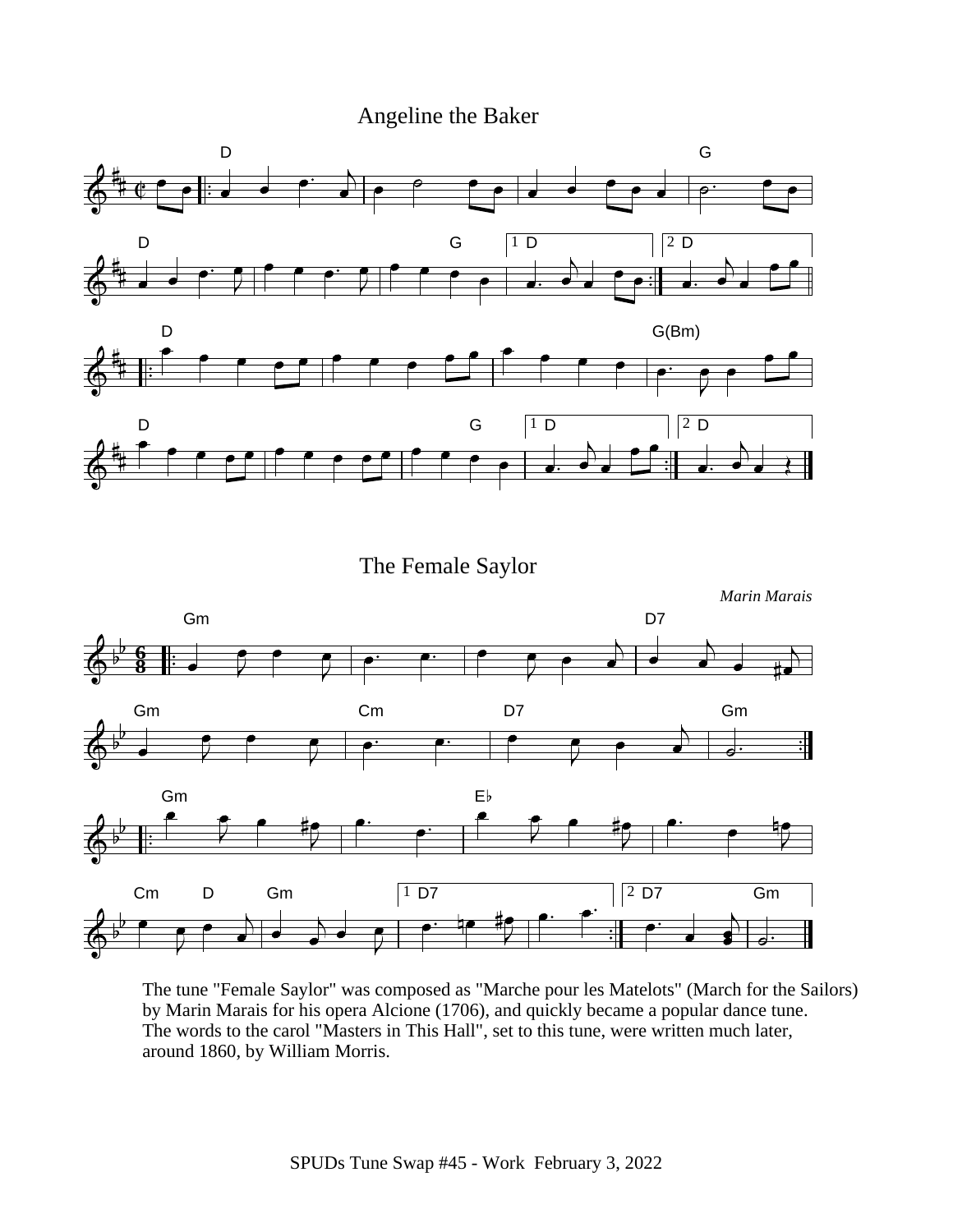#### The Erie Canal